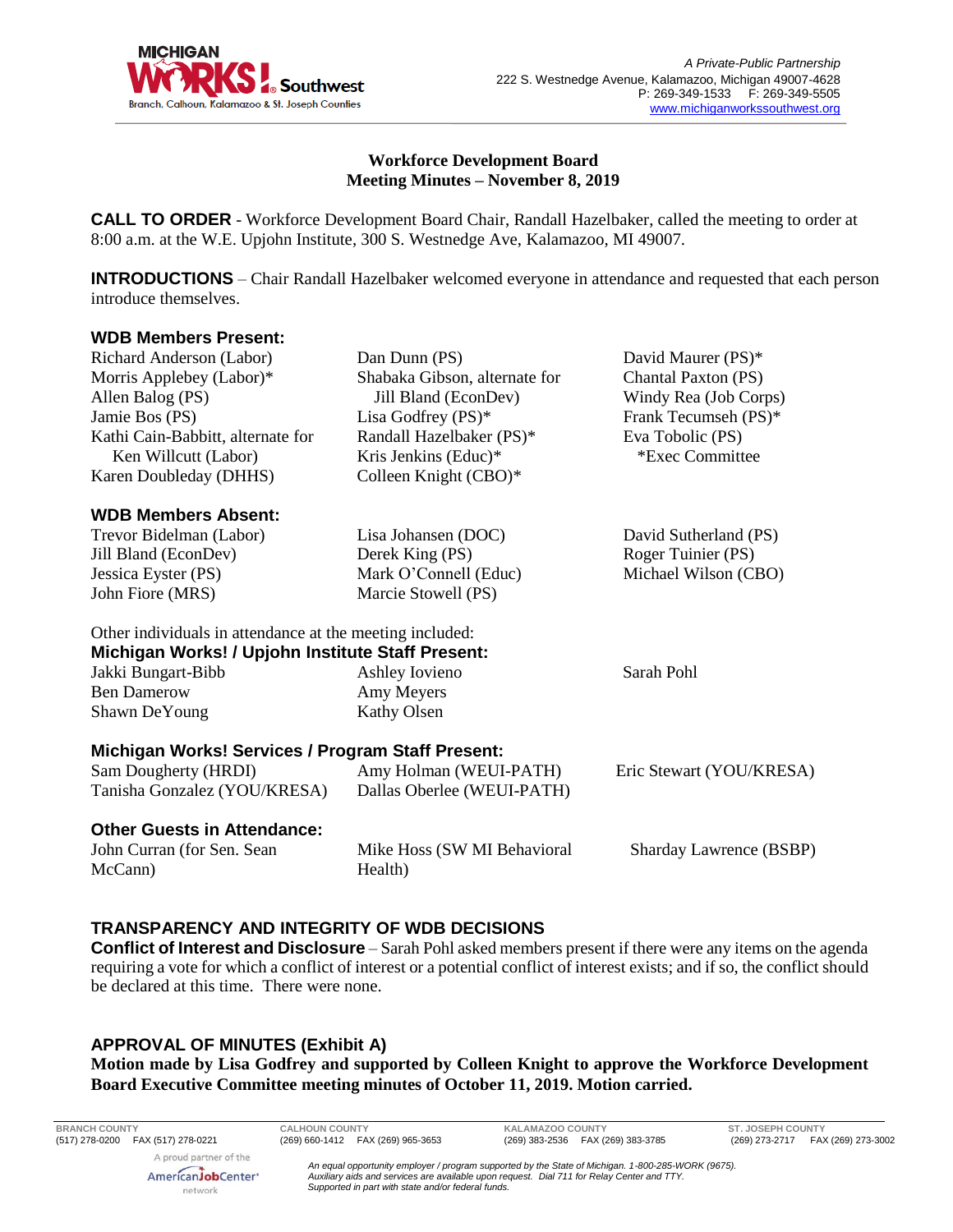# **CITIZENS' TIME**

No comments.

#### **COMMITTEE REPORTS**

**Monitoring and Evaluation Committee –** Colleen Knight reported the Monitoring and Evaluation Committee reviewed One-Stop Operator, Employment Services and Trade Act Services, all of which are provided by Kalamazoo RESA (KRESA). A representative of KSS Services was interviewed onsite about their experience and the services they received. The employer disclosed that they were a state-wide agency who has used other Michigan Works! Agencies for their hiring needs, however prefers the services provided by Michigan Works! Southwest staff. The employer also reported that the email blasts sent to local job seekers that includes the company's job postings is most helpful. Staff were described as timely, friendly and knowledgeable in strategies to engage job seekers that meet the employer's requirements. Two participants were also interviewed, one in person and another via conference call. Both participants received services through the Trade Act after being laid-off from Benteler Automotive, and both reported although they received letters notifying them that they were eligible for assistance, it was a phone call from staff that engaged them with the program and resulted in their receiving services. The participants reported staff were timely, responsible and encouraging. Areas recommended for improvement included less paperwork and assistance with childcare. Both participants enrolled in training programs through the Trade Act, one at the Kellogg Community College Reginal Manufacturing Training Center where he is gaining certification in welding, and the other, who has completed training and is now waiting for testing to gain certification in the healthcare field at Ross Medical.

Committee members also reviewed the Monitoring Report for One-Stop Operator, Employment Services and Trade Act Services, which resulted in no findings. Program staff provided a presentation detailing their goals for 2020.

**Career and Educational Advisory Council –** Kris Jenkins reported the Career Educational Advisory Council (CEAC) met on November 4, 2019. The first agenda item was the recertification of the CEAC for Michigan Works! Southwest. This included the review of the CEAC summary of activity that includes metrics, as well as an updated membership roster and the 2020 meeting schedule. All of which are also listed under new business (Exhibits C-1 through C-3) on today's agenda for approval by the WDB.

Ms. Jenkins further reported that a good share of the CEAC meeting was spent working on the Strategic Plan for 61(b) funding for Prosperity Region 8 and that this plan is also on today's agenda under new business (Exhibit D) for WDB approval. She explained that 61(b) is legislated funding for Career and Technical Education (CTE) and CTE Early Middle College (EMC) programs that include a 13<sup>th</sup> year of high school. Students are dually enrolled in aligned pathways with colleges and/or apprenticeships, that includes certifications or 2-year degrees. The purpose of these programs is to increase the number of Michigan residents with high-quality degrees or credentials, and to increase the number of students who are college and career ready upon high school graduation. When thislegislation was put into place, funding was allocated by Prosperity Regions. In order to be eligible to continue to receive this funding, a new Strategic Plan is required every three (3) years. Since the legislation was enacted, the Region 8 Talent District Career Council (TDCC) was divided into two CEACs; however, the 61(b) strategic plan is still required to be submitted for the entire Prosperity Region 8.

The list of minimum requirements for the 61(b) plan includes the identification of regional employer need based on a ranking of all national career clusters. Factors taken under consideration for the ranking included ten-year job opening projections and median wage for each standard occupational code in each career cluster as obtained from the US Bureau of Labor Statistics. This ranking was then modified taking into consideration Michigan Labor Market Information and local data to accurately reflect local employer demand for talent. She noted there was a mismatch of data and local demand regarding careers in Graphics Communications. Tim Staffen, CTE Director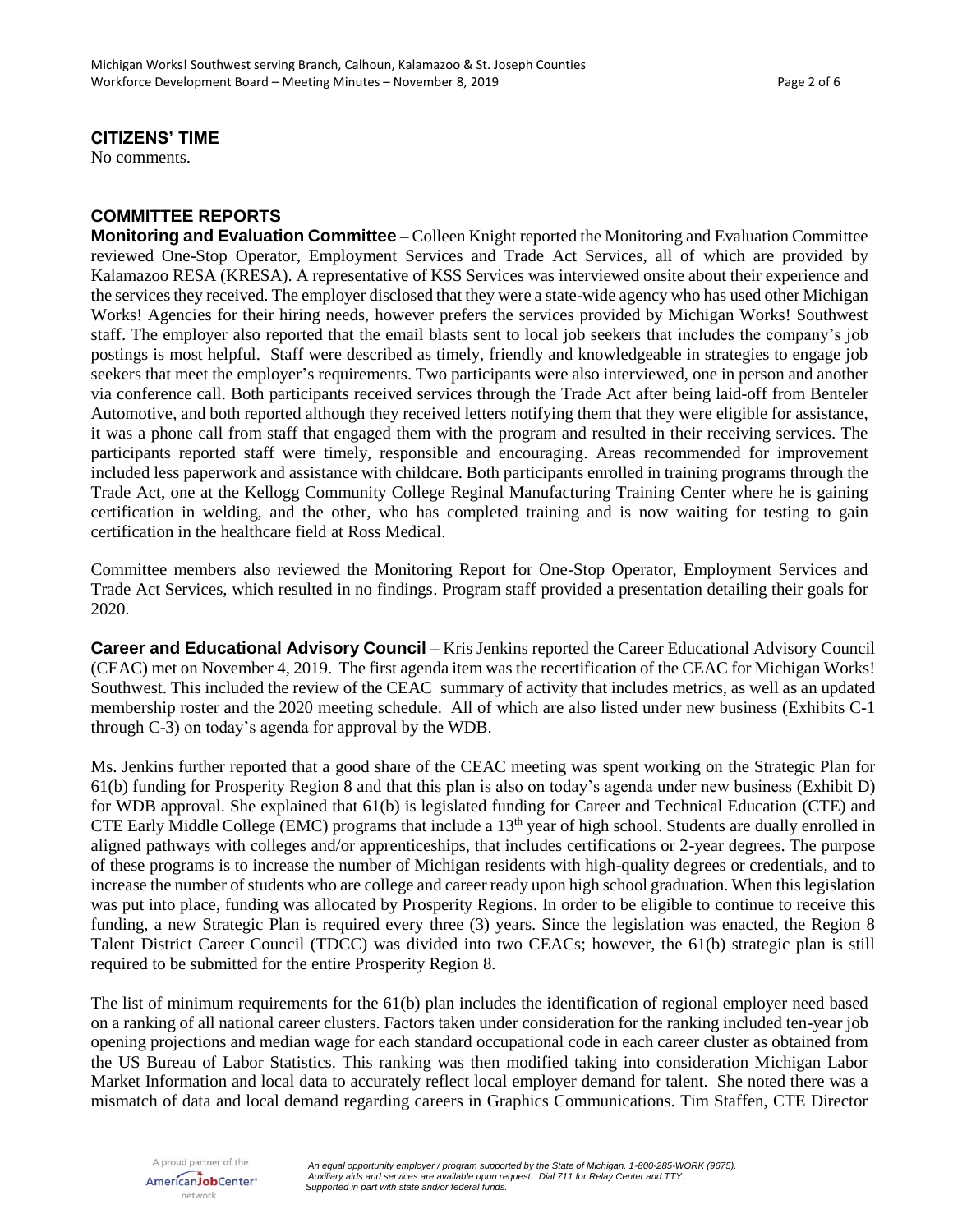for Calhoun ISD, provided a strong case at the CEAC meeting that included employer input, advocating for this career pathway as one of the top five (5) in the Michigan Works! Southwest area.

CEAC members approved changes to the draft document distributed at the CEAC meeting and the final version of the Region 8 Strategic Plan for 61(b) funding is presented to you today under new business (Exhibit D).

The remaining portion of the CEAC meeting was used to provide Executive summaries of the results and findings of the Comprehensive Local Needs Assessments (CLNA) that were completed for Region 20 (Kalamazoo & St. Joseph Counties) and Region 21 (Barry, Branch & Calhoun Counties). The CLNA summaries included further breakdown of career cluster annual employment openings and wage rankings, current CTE programs and enrollments, student performance data and gaps and business and industry gaps.

# **NEW BUSINESS**

**FY20 Partnership.Accountability.Training.Hope. (PATH) (Exhibit B)** *–* Amy Meyers requested board consideration and approval of the Fiscal Year 2020 Partnership.Accountability.Training.Hope. (PATH) plan. Ms. Meyers reported for fiscal year October 1, 2019 through September 30, 2020, Michigan Works! Southwest received an allocation totaling \$3,022,693 for the PATH program, representing a small decrease from the FY2019 allocation which was \$3,046,796.

Ms. Meyers reported individuals eligible for participation in the PATH program include Family Independence Program (FIP) cash assistance recipients and applicants referred to the Program by the Department of Health and Human Services (DHHS). The FIP applicants begin with a 21-day application eligibility period (AEP) where individuals work one-on-one with PATH Career Coaches to identify and address barriers to employment as well as focus on their goals. The PATH program also provides individuals with training, work experience opportunities, and supportive services to help obtain and retain employment and utilizes the Goal4 It! $(R)$  coaching model.

# **Motion made by Colleen Knight and supported by Kathi Cain-Babbitt to approve the FY20 Partnership.Accountability.Training.Hope. (PATH) Plan. Motion Carried.**

**Career and Educational Advisory Council (CEAC) Recertification (Exhibit C1-C3)** *–* Kathy Olsen requested board consideration and approval of the recertification of the Career & Educational Advisory Council (CEAC), including its membership, metrics and 2020 meeting schedule.

Ms. Olsen reported the roles and responsibilities of the CEAC are described in the CEAC summary (Exhibit C-1), which also includes proposed metrics. The proposed metrics include establishment of 20 registered apprenticeships; establishing or participating in 25 career pathway and exploration events through events such as MiCareerQuest; and promoting and positively impacting the Governor's post-secondary attainment goal of 60 percent by 2030, which is a new metric this year and will be tracked by staff.

Approximately half of the members listed on the CEAC roster (Exhibit C-2) are for the remainder of current terms that end June 30, 2020 as well as renewal term of July 1, 2020 through June 30, 2022. The term for the other members listed ends on June 30, 2021. New appointments on the list include Diane Fort as a public-school parent representative, Michael Goldin, replacing Irene Elksnis Geisler, representing Glen Oaks Community College; Patti Henning, replacing Suzanne Gardner, as an alternate for Dr. Deb Coates, representing Kalamazoo Valley Community College; and James Callahan, replacing Mike Corliss, as a new alternate for James Brylowski, representing the Southwest Michigan Building Trades. Although one position is currently vacant due to staff changes at Kellogg Community College (KCC), the CEAC roster as presented meets all requirements for State recertification. The KCC position on the CEAC will be filled at a later time.

The CEAC 2020 meeting schedule (Exhibit C-3) was also included in the agenda packet.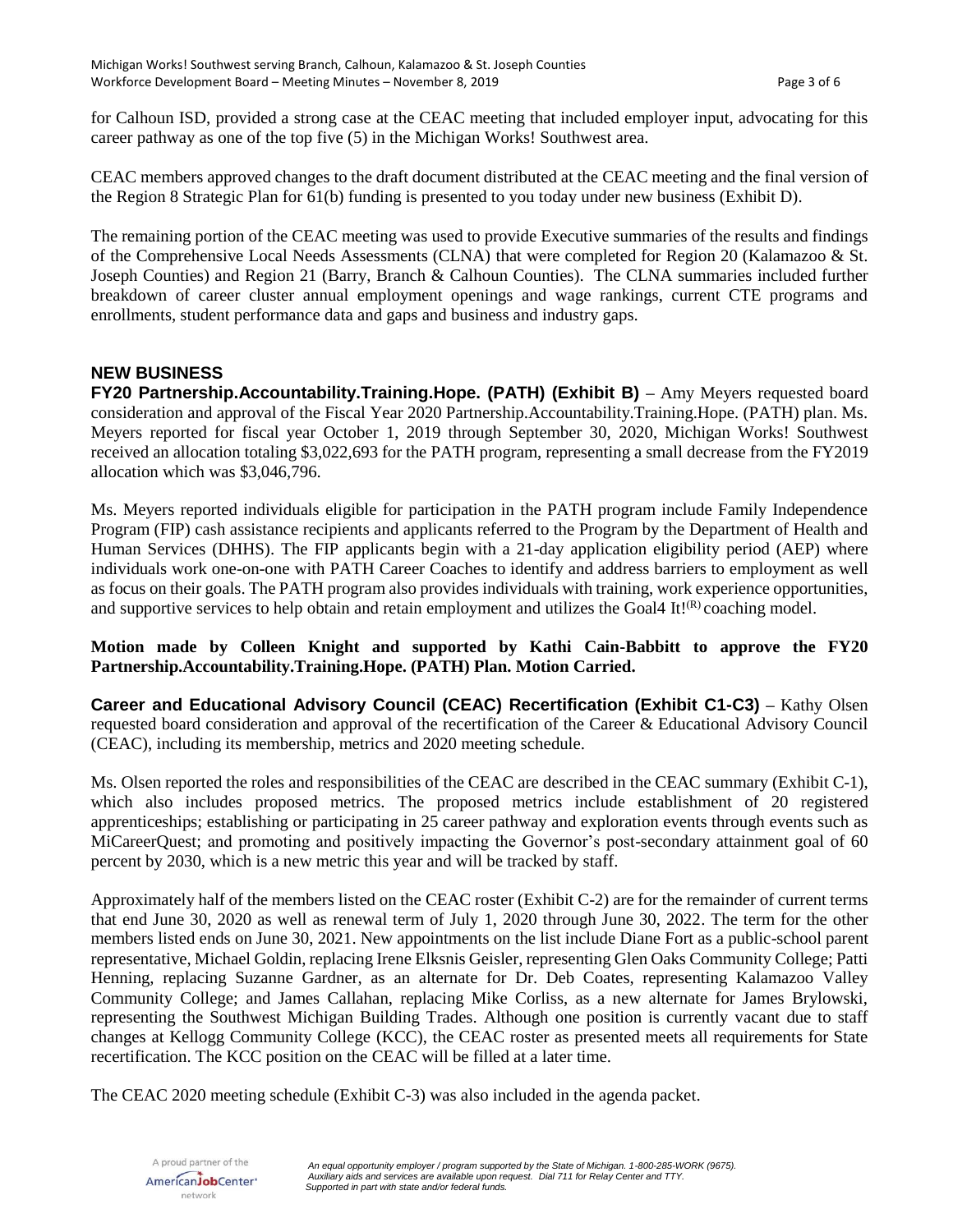**Motion made by Allen Balog and supported by David Maurer to approve the Career & Education Advisory Council (CEAC) recertification, which includes the committee's membership, metrics and 2020 meeting schedule. Motion Carried.**

**61b Regional Plan (Exhibit D)** *–* Kathy Olsen requested board consideration and approval of the 61(b) Regional Plan, as discussed in the Career & Educational Advisory Council (CEAC) committee report. Kris Jenkins reported the plan (*Exhibit D)* would need to be corrected to change the Branch/Calhoun CEPD number to 36, in alignment with section two of the document.

**Motion made by Colleen Knight and supported by Kathi Cain-Babbitt to approve the 61(b) Regional Plan with the noted correction to change the CEPD number for Branch/Calhoun to 36. Motion Carried.** 

# **WDB Election of Chair and Vice Chair**

**Motion made by Lisa Godfrey and supported by Kathi Cain-Babbitt to nominate and approve the continuation of Randall Hazelbaker as Chair through September 30, 2020 and the appointment of Frank Tecumseh as Vice Chair for the Michigan Works! Southwest Workforce Development Board for the period November 8, 2019 through September 30, 2020. Motion carried.** 

# **STAFF REPORTS**

**Business Services / Talent Fund / LMI (Exhibit E)** – Ashley Iovieno reported that the Going PRO Talent Fund application process has shifted from a focus on independent applications to applications for Industry-Led Collaboratives (ILCs). The submission deadline for ILC applications is November 15, 2019 for those wishing to start training in January of 2020 but ILC applications can continue to be submitted.

MiCareerQuest Southwest took place at the end of October at the Kalamazoo Expo Center. During the event approximately 4,500 students participated in hands-on career pathway activities and interacted with approximately 75 local employers. Staff from Kalamazoo RESA, Southwest Michigan First and Michigan Works! Southwest devoted many hours to planning and volunteering for the event.

Ms. Iovieno introduced Shawn DeYoung. Mr. DeYoung will be the Michigan Works! Southwest Business Services representative for both Branch and St. Joseph counties.

The website link to the labor market reports generated from Burning Glass Analytics and Real Time Jobs Data that identified the top detailed occupations, skills greatest in demand, and employers with the most job openings in Prosperity Region 8, Michigan Works! Southwest, and each of the four counties in the MW Southwest Area for the period September 1, 2019 – October 31, 2019 was included in the agenda packet (*Exhibit E*).

**Dashboard Report (Exhibit F)** – Jakki Bungart-Bibb reported page one of the Dashboard Report (*Exhibit F*) included information specific to programs and the Michigan Works! Southwest service centers. Highlights included an increase in employee contacts related the Employer Resource Network®, as well as 442 employers served, and 1,216 jobs filled with Michigan Works! Southwest assistance. A spike in visitors to the Service Centers was also displayed in the graph on page one of the report, which Ms. Bibb attributed to lay-offs that occurred in Branch and St. Joseph Counties. New metrics for the Career and Educational Advisory Council were also included on page one, as well as the PATH work participation rate, employment rate and average wage, which Ms. Bibb stated was the highest level achieved locally.

Page two of the report contained the most recent data for labor participation which was for the month of August, as well as a summary of information regarding the recent MiCareerQuest Southwest event.

**Director's Report** – Ben Damerow referred board members to a copy of the Director's Report dated November 8, 2019 which had been distributed prior to the meeting. Mr. Damerow reported not much had changed in relation to the FY2020 federal budget since the last WDB Executive Committee meeting held in October. Continuing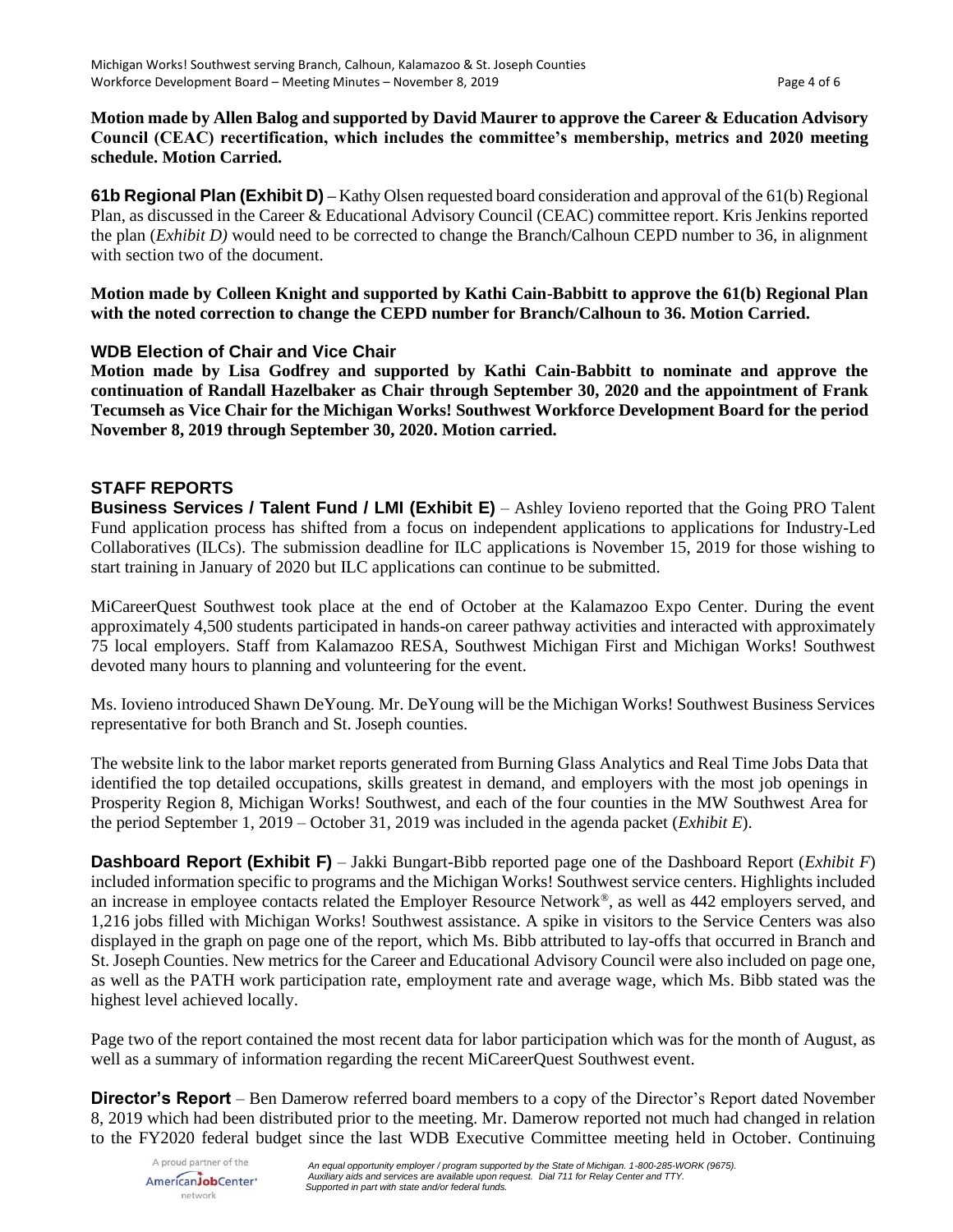Resolutions to fund the federal government through November 21, 2019 have been passed and another Continuing Resolution is expected to follow.

At the State level, Mr. Damerow reported the FY2020 State Budget negotiations are still underway. Disagreements have arisen pertaining to transferring funds between departments and supplemental budget bills are expected before Thanksgiving. A hearing is scheduled to take place on Tuesday for the Going PRO Talent Fund which will hopefully result in an agreement on funding.

# **PROGRAM: Region 8 Veterans Community Action Team (VCAT)**

The program, presented by Mike Hoss, Veteran Navigator for Southwest Michigan Behavioral Health, detailed focus and goals of the Region 8 Veterans Community Action Team (VCAT).

The presentation outlined the four pillars of the Region 8 VCAT: employment, education, healthcare and quality of life. Michael Wilson serves as the Region 8 VCAT Coordinator and outreach events that took place during the past year under his leadership were highlighted. They included the Battle Creek VA Veteran Job Fair, the Healthcare Subcommittee Mobile Healthcare Enrollment Program, and the annual Employer Summit. For the remainder of 2019, the Region 8 VCAT, which encompasses all of Prosperity Region 8, is participating in strategic planning for 2020, with an annual meeting scheduled to take place on January 7, 2020 to start the new year. Marketing and outreach will be a focus moving forward to ensure the VCAT committees are reaching those in need of services. Other plans for 2020 include an inaugural Southwest Michigan Resource Fair during the summer, a fourth annual Employer Summit in September, and a third annual Vets and Family Expo in August at the Kalamazoo County Fair.

# **OLD BUSINESS**

None.

## **CITIZENS' TIME**

None.

#### **MEMBERS' TIME**

Allen Balog commented that Michael Wilson is a resident of St. Joseph County, he is a very dedicated individual and he is an excellent choice to serve as the regional coordinator for the Region 8 Veteran Community Action Team (VCAT).

Eric Stewart, on behalf of Kalamazoo RESA, shared their excitement for the passing of the CTE millage. He expressed special thanks to Dave Maurer for his leadership in helping to share information regarding the millage. KRESA is excited to get started on planning for the future and noted the passing of the millage will have a huge impact on the future of CTE in Kalamazoo County. It was also reported that residents of St. Joseph County also overwhelmingly passed a CTE millage.

Richard Anderson shared concerns over the state budget as well as issues concerning levels of lead in the water supply throughout the State and the huge expected costs to remediate.

Kris Jenkins reported she was honored to have participated in the search for a new president for Kellogg Community College (KCC). She reported four candidates were identified and interviewed and an announcement is planned for the November KCC board meeting.